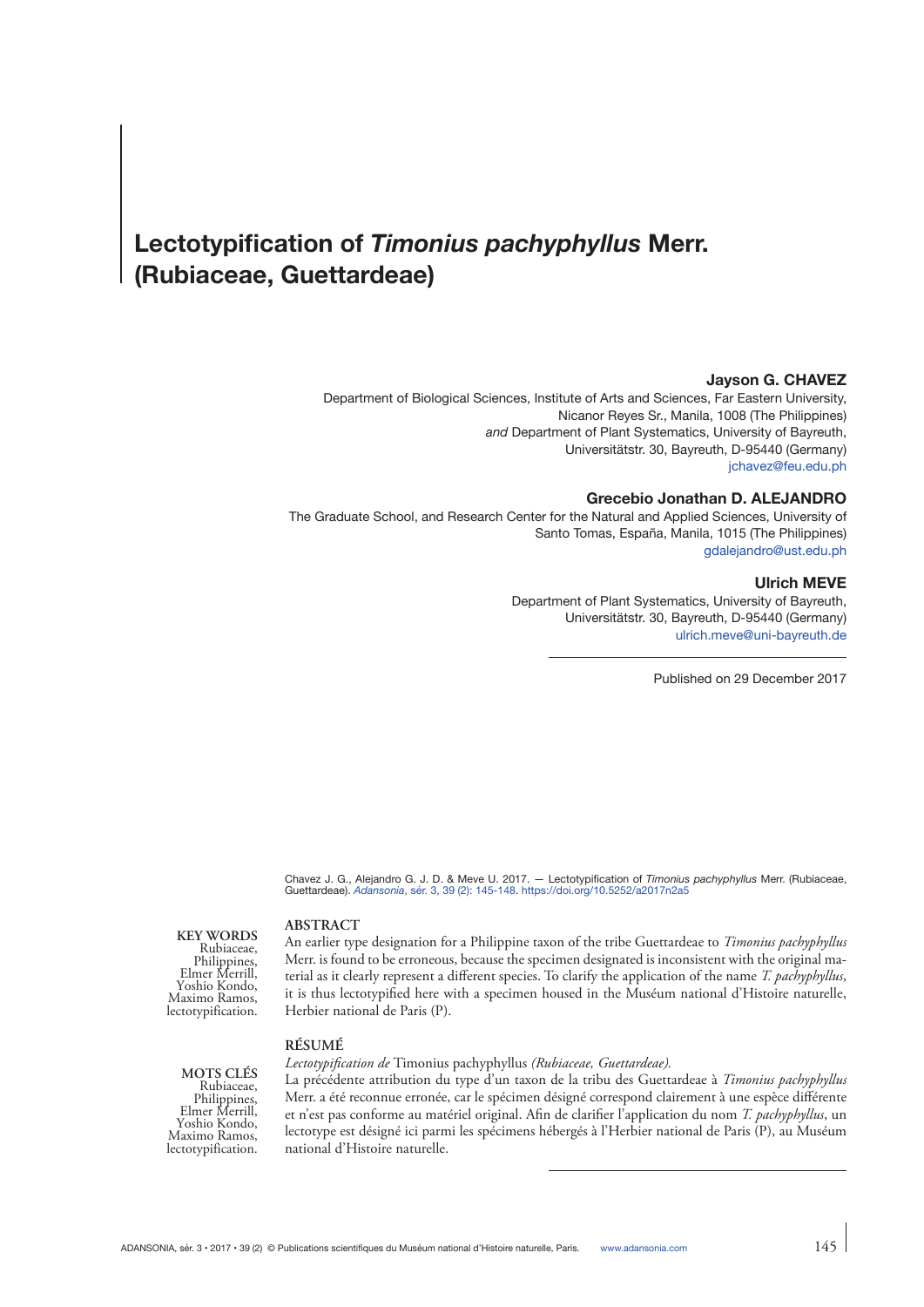# INTRODUCTION

*Timonius* DC. is the most speciose genus in the tribe Guettardeae of the Rubiaceae [\(Manns](#page-3-0) *et al*. 2012) and one of the largest in the family [\(Davis](#page-3-1) *et al*. 2009). It is comprised of approximately 200 species that are strictly distributed in the Paleotropics (excluding Africa), extending to tropical Australia and the Pacific Islands ([Darwin 2010](#page-3-2)). Currently, *Timonius* is characterized from other Guettardeae genera with its dioecious woody habit (rarely epiphytic); cymose and axillary inflorescences that bear few to many flowers in staminate plants, and reduced to single or few in pistillate plants; infundibular to salverform corollas with valvate lobes; inserted stamens that are equal to the number of corolla lobes; multi-locular ovary; drupaceous fruits with several to many pyrenes; and solitary, pendulous ovule in each pyrene. The increased understanding on this genus is based from the seminal works of [Valeton \(1909](#page-3-3)), [Wong \(1988](#page-3-4)) and [Darwin](#page-3-5)  [\(1993](#page-3-5), [1994](#page-3-6), [2010\)](#page-3-2), wherein the latter has established clearcut subgeneric classifications.

Within this genus, twenty-six specific names were established for the Philippines [\(Merrill 1923](#page-3-7); [Govaerts](#page-3-8) *et al.* 2017) making it one of its centers of diversity. However, only two are classified at subgeneric level namely: *Timonius appendiculatus* Merr. and *T. pachyphyllus* Merr., both belonging to the subgenus *Abbottia* (F.Muell.) S.P.Darwin ([Darwin 1994](#page-3-6)). *Timonius pachyphyllus*, which is the focus of this paper, has not received great attention in taxonomic literature. It is one of the endemic species that is only found on the forested slopes of two mountain tops in Rizal province ([Merrill 1925](#page-3-9)). In the course of an undergoing revision of Philippine *Timonius*, we noticed that *T. pachyphyllus* was inadequately typified. This paper clarifies this ambiguity and proposes the designation of a lectotype for *T. pachyphyllus* according to ICN art. 9.2 and recommendation 9A ([McNeill](#page-3-10) *et al*. 2012) to provide stability in the usage of the name.

# LECTOTYPIFICATION

[Merrill \(1925](#page-3-9)) based his description of *Timonius pachyphyllus* on two collections from Rizal Province by Maximo Ramos for the Herbarium of the Philippine Bureau of Science (currently PNH), viz. *Ramos sub BS 40794* (Mt. Angilog, IV.1922) and *Ramos sub BS 42277* (Mt. Irig = Mt. Irid, IV.1923), and cited the number 40794 as the type. In the morphological diagnosis of the new species, it is compared to the very close *T. appendiculatus* with its obscure venation and peculiar radiate or subradiate type of ultimate reticulations; but differs by possessing larger, thicker and obtuse leaves, and infructescences that bear one or two larger fruits on each branch.

This set of salient morphological characters allowed [Darwin](#page-3-6)  [\(1994\)](#page-3-6) to assign these Philippine endemic species to the then newly described *Timonius* subgenus *Abbottia*. Furthermore, he mentioned that he had seen a duplicate of the type material of *T. pachyphyllus* in A, which was included in his type citation as: "Type: PHILIPPINES. Luzon: Rizal Prov., Mount Angilog, 20 Apr 1922, *Philipp. Bur. Sci. 40794* ♀ (holotype: PNH, destroyed; isotype: A!)" [\(Darwin 1994](#page-3-6): 61). Assuming that the cited isotype specimen belongs to the single gathering from Mt. Angilog, it could be taken into account to serve as lectotype according to ICN art. 9.12 [\(McNeill](#page-3-10) *et al*. 2012).

However, in the attempt to search and re-analyze the possible type material, we finally traced two different specimens of *T. pachyphyllus* in A bearing the collection number 40794. The first sheet, *PNH 40794* (A, digital image [[A00312918\]](https://plants.jstor.org/stable/10.5555/al.ap.specimen.A00312918)) represents a fruiting *Timonius* material with an annotation from the Tulane University Herbarium (NO) which reads: "Philippine Bureau of Science 40794: ISOTYPE of/*Timonius pachyphyllus* Merr./ *Philippine Journal of Science* 26: 494. 1925./(Vide S. Darwin in *Syst. Bot. Monogr.* 42: 61 (1994))". In our examination, this specimen was collected by Yoshio Kondo in Ticao Island, Masbate on March 31 during the Philippine-Hawaii Expedition in 1957 [\(van Steenis-Kruseman](#page-3-11)  [1973](#page-3-11): 56), and would therefore be unlikely encountered when Merrill described *T. pachyphyllus* in 1925. We also traced a duplicate of this material in L, which bears the field label from PNH indicating that this specimen belongs to Kondo's field collection number 118, and that 40794 is the herbarium number. It is important to note that duplicate collection numbers are widespread in plant specimen repositories, but collector and locality are unique. We postulate that the annotation label was erroneously placed on this sheet not by S. P. Darwin himself but by a staff from NO who may have overlooked the collector and locality. Furthermore, the specimen bears obovate leaves that are in whorls of threes, with evident lateral veins and solitary infructescences, which does not conform to the concept of *T. pachyphyllus*. Hence, this specimen cannot belong to the original material and is to be ignored for typification purposes. Despite of this, we are uncertain whether this material which is identified as *T. philippinensis* Merr. was used in the updated morphological description of the species by [Darwin \(1994\)](#page-3-6).

The second sheet of *BS 40794* in A has the label of the Herbarium of the Philippine Bureau of Science only, and lacks the annotation from NO. This material can be clearly identified as *T. pachyphyllus,* and it is labelled as collected by M. Ramos in Mt. Angilog, Rizal Province on April 1922. We were also able to trace duplicates of this material in P and K, which were obviously not known to [Darwin \(1994\)](#page-3-6). These specimens which bear fruits, exhibit characters that clearly correspond to the description and diagnostic features in the protologue of [Merrill \(1925\)](#page-3-9). Therefore, there is no doubt that these are part of the original type material *Ramos BS 40794*.

# *Timonius pachyphyllus* Merr. [\(Fig. 1\)](#page-2-0)

*Philippine Journal of Science* 26: 494 [\(1925](#page-3-9)).

Lectotype (designated here). — **Philippines**. Luzon, Rizal Province, Mount Angilog, IV.1922, ♀, *M. Ramos sub BS 40794* (lecto-, P[[P03906974](http://coldb.mnhn.fr/catalognumber/mnhn/p/P03906974)]!; isolecto-, A!, K[[K000763548\]](http://specimens.kew.org/herbarium/K000763548) digital image!).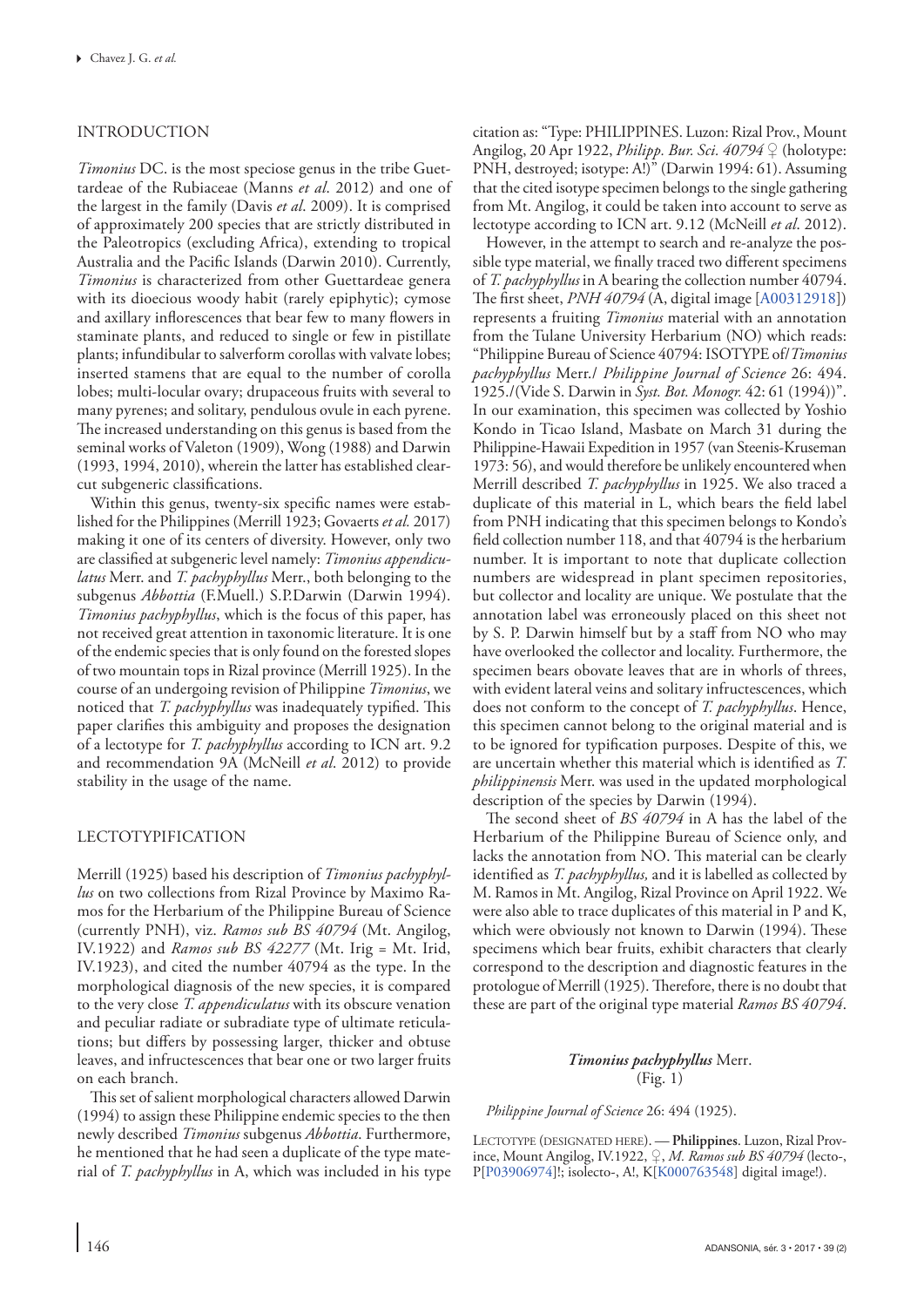<span id="page-2-0"></span>

Fig. 1. — Lectotype of *Timonius pachyphyllus* Merr., *Ramos sub BS 40794* [\(P03906974\)](http://coldb.mnhn.fr/catalognumber/mnhn/p/P03906974).